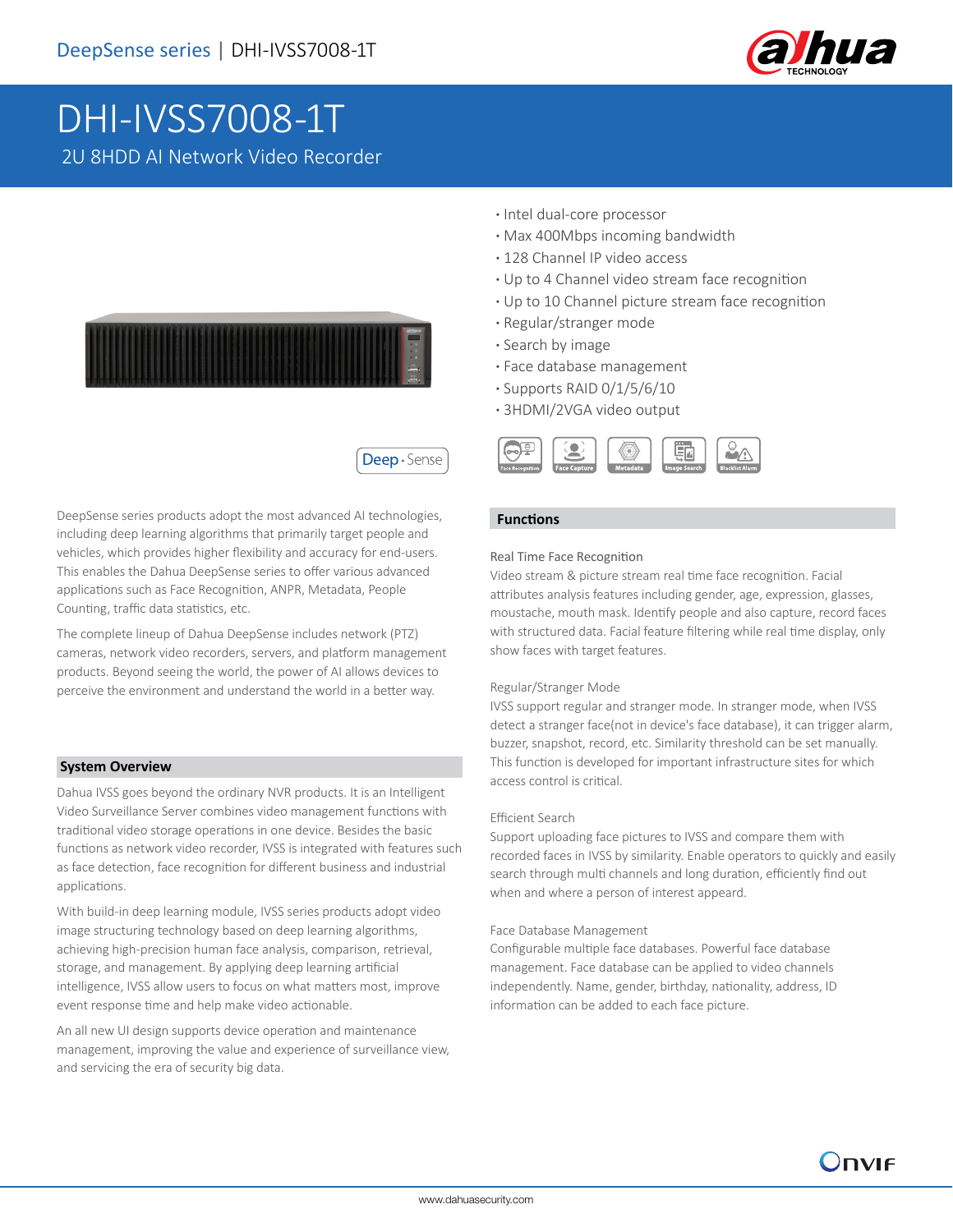# **Technical Specification**

# System

| Main Processor          | Intel Dual-core Processor |
|-------------------------|---------------------------|
| Memory                  | 8GB, up to 32GB           |
| <b>Operating System</b> | Embedded LINUX            |
|                         |                           |

Artificial Intelligence

Relay Output 8 Channel

| <b>Face Recognition</b>   | 4 channel video stream face recognition / 10 channel<br>picture stream face recognition (with FD camera)                                                         |
|---------------------------|------------------------------------------------------------------------------------------------------------------------------------------------------------------|
| Performance               | 10 face pictures /sec processing (modeling and comparing)                                                                                                        |
| Metadata                  | Sturctured data of gender, age, expression, glasses,<br>moustache, mouth mask information.                                                                       |
| <b>Stranger Mode</b>      | Detect strangers' faces(not in device's face database).<br>Similarity threshold can be set manually.                                                             |
| <b>Trigger Events</b>     | Buzzer, snapshot, recording, etc.                                                                                                                                |
| Search by Image           | Up to 10 target face images search at same time. Support<br>similarity threshold set for each target face image.                                                 |
| Database Management       | Up to 20 face databases with 100,000 face images in<br>total. Name, gender, birthday, nationality, address, ID<br>information can be added to each face picture. |
| Database Application      | Each database can be applied to video channels<br>independently.                                                                                                 |
| Audio and Video           |                                                                                                                                                                  |
| IP Camera Input           | 128 Channel                                                                                                                                                      |
| Two-way Talk              | 1 audio input, 2 audio output, RCA                                                                                                                               |
| Display                   |                                                                                                                                                                  |
| Interface                 | 3 HDMI, 2VGA                                                                                                                                                     |
|                           |                                                                                                                                                                  |
|                           | HDMI1/2/3:3840 × 2160, 1920 × 1080, 1280 × 1024,<br>$1280 \times 720$                                                                                            |
| Resolution                | VGA1/2:1920 × 1080, 1280 × 1024,<br>$1280 \times 720$                                                                                                            |
| Decoding Capability       | 20-ch@1080P(30fps)                                                                                                                                               |
| Multi-screen Display      | Up to 36 split for each screen                                                                                                                                   |
| <b>OSD</b>                | Camera title, Time, Motion detection, Recording                                                                                                                  |
| Recording                 |                                                                                                                                                                  |
| Bandwidth                 | 320Mbps                                                                                                                                                          |
| Compression               | H.265/H.264/MJPEG/MPEG4                                                                                                                                          |
| Resolution                | 12MP, 8MP, 6MP, 5MP, 4MP, 3MP, 1080P, etc.                                                                                                                       |
| Record Mode               | Schedule (Continuous, Event)                                                                                                                                     |
| Video Detection and Alarm |                                                                                                                                                                  |
| <b>Trigger Events</b>     | Recording, Snapshot, Buzzer, etc.                                                                                                                                |
| <b>Video Detection</b>    | Motion Detection, MD Zones: 396 (22 × 18); Tampering                                                                                                             |

# Playback and Backup

| Sync Playback               | Up to 16ch sync playback, 64Mbps playback<br>bandwidth                                                                     |
|-----------------------------|----------------------------------------------------------------------------------------------------------------------------|
| Search Mode                 | Time /Date, Video Detection, Face and Exact Search<br>(accurate to second)                                                 |
| Backup Mode                 | <b>USB Device/Network</b>                                                                                                  |
| Third-party Support         |                                                                                                                            |
| Third-party Support         | AXIS, Panasonic, Sony, etc.                                                                                                |
| Network                     |                                                                                                                            |
| Interface                   | 4 RJ-45 Ports (10/100/1000Mbps)                                                                                            |
| Network Port Mode           | Independent Ethernet Ports, Load Balance, Fault-<br>Tolerance, Link Aggregation                                            |
| <b>Network Function</b>     | HTTP, HTTPS, TCP/IP, UDP, RTSP, IPv4, NTP, DHCP,<br>DNS, IP Filter, IP Search (Support Dahua IP camera,<br>DVR, etc.), P2P |
| Interoperability            | ONVIF 2.4, SDK                                                                                                             |
| Storage                     |                                                                                                                            |
| <b>Internal HDD</b>         | 8 SATA HDDs, Up to 10 TB capacity for each HDD                                                                             |
| <b>HDD Mode</b>             | Single, Raid 0/1/5/6/10(Enterprise-level HDDs are<br>recommended), Support Global HDD Hot-spare                            |
| eSATA                       | 1 eSATA Port (Please contact technical engineer to<br>confirm the compatible device)                                       |
| Auxiliary Interface         |                                                                                                                            |
| <b>USB</b>                  | 4 USB Ports (2 USB 2.0, 2 USB 3.0)                                                                                         |
| <b>RS232</b>                | 1 Port, for PC Communication                                                                                               |
| <b>RS485</b>                | 1 Port                                                                                                                     |
| Electrical                  |                                                                                                                            |
| Power Supply                | AC100V ~ 240V, 50 ~ 60 Hz                                                                                                  |
| Power Consumption           | <120W (With HDD)                                                                                                           |
| Environmental               |                                                                                                                            |
| <b>Operating Conditions</b> | 0°C ~ +45°C (+32°F ~ +113°F), 86 ~ 106kpa                                                                                  |
| <b>Storage Conditions</b>   | -20°C ~ +70°C (-4°F ~ +158°F), 0 ~ 90% RH                                                                                  |
| Construction                |                                                                                                                            |
| <b>Dimensions</b>           | 2U, 439.7mm x 446.2mm x 90.8mm (17.32" x 17.57"<br>x 3.57"                                                                 |
| Net Weight                  | 8.55kg (18.85lb) (without HDD)                                                                                             |
| Installation                | Standard 19-inch Rack-mounted                                                                                              |
| Certifications              |                                                                                                                            |
| CE                          | EN55032, EN55035, EN50130-4, EN60950-1                                                                                     |
| FCC                         | Part 15 Subpart B, ANSI C63.4-2014                                                                                         |
| UL                          | UL 60950-1                                                                                                                 |